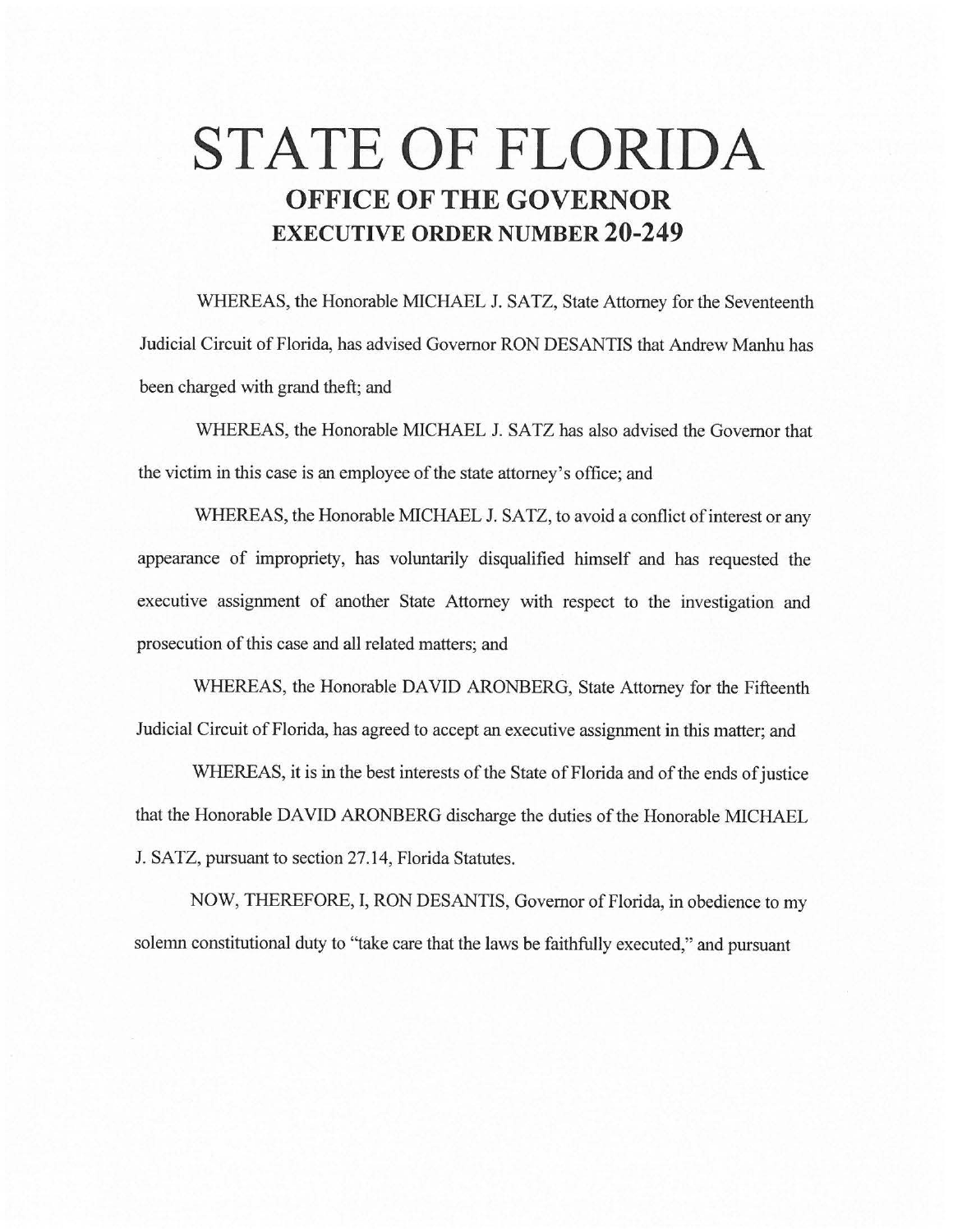to the Constitution and laws of the State of Florida, issue the following Executive Order, effective immediately:

#### Section 1.

The Honorable DAVID ARONBERG, State Attorney for the Fifteenth Judicial Circuit of Florida, referred to as the "Assigned State Attorney," is assigned to discharge the duties of the Honorable MICHAEL J. SATZ, State Attorney for the Seventeenth Judicial Circuit of Florida, as they relate to the investigation, prosecution, and all matters related to Andrew Manhu.

### Section 2.

The Assigned State Attorney or one or more Assistant State Attorneys and Investigators, who have been designated by the Assigned State Attorney, shall proceed immediately to the Seventeenth Judicial Circuit of Florida, and are vested with the authority to perform the duties prescribed herein.

### Section 3.

All residents of the Seventeenth Judicial Circuit are requested, and all public officials are directed, to cooperate and render whatever assistance is necessary to the Assigned State Attorney, so that justice may be served.

## Section 4.

The period of this Executive Assignment shall be for one (1) year, to and including October 6, 2021.